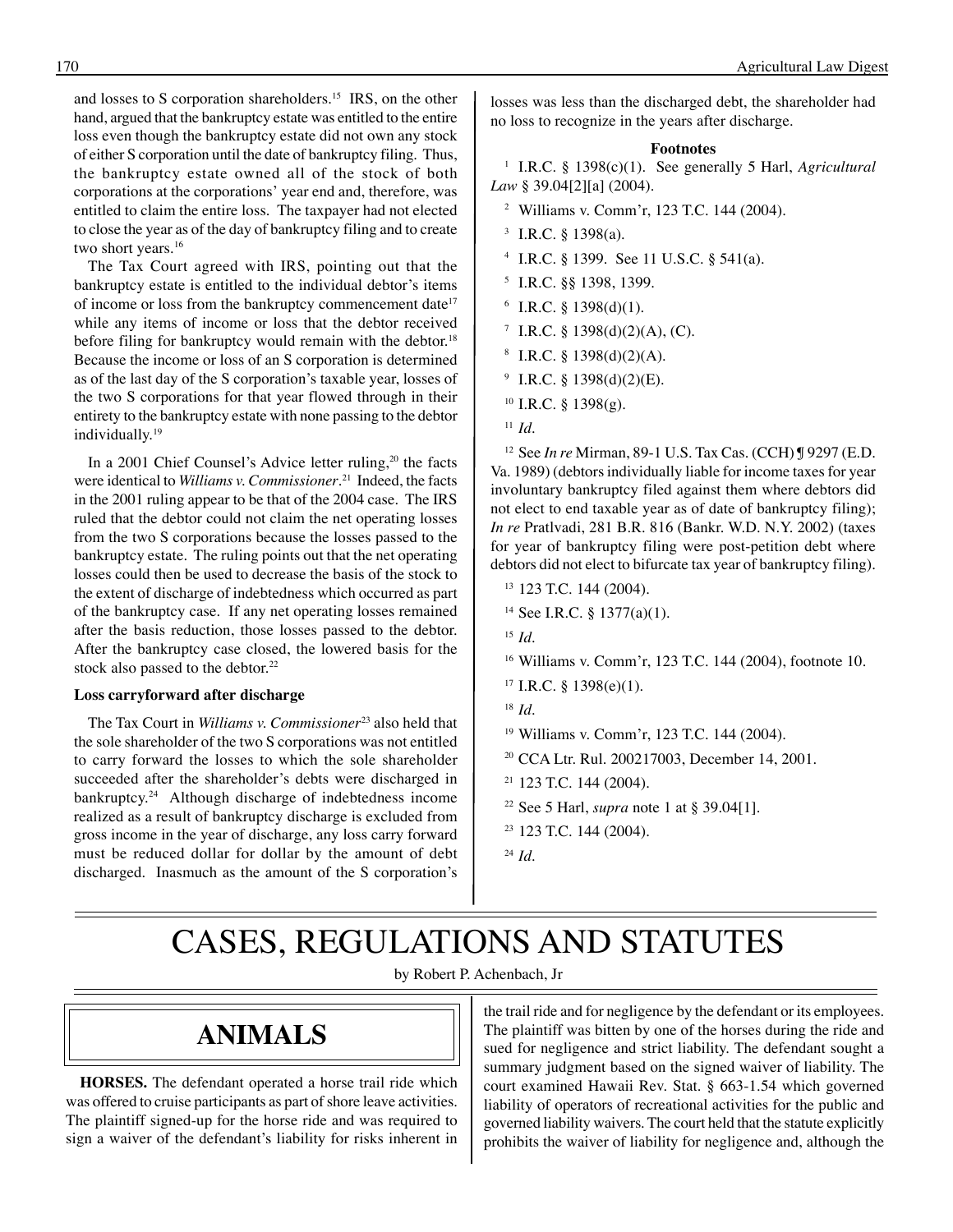statute does limit liability for risks inherent in an activity, the statute states that the issue of whether a risk is inherent is an issue of fact. Thus, the court held that the waiver could not release the defendant from liability for negligent acts and was void to the extent the waiver applied to negligent acts. In addition, the defendant had not provided sufficient proof that a horse bite was an inherent risk of the trail ride; therefore, summary judgment could not be granted. **King v. CJM Country Stables, 315 F. Supp.2d 1061 (D. Hawaii 2004)**.

### **ENVIRONMENTAL LAW**

**HOG CONFINEMENT SYSTEM.** Case summary submitted by Roger A. McEowen. A "facility," as defined in 42 U.S.C. §§ 9603(a), 9601 (9) (Secs. 101(9)(A) and 101(9)(B) of CERCLA) includes every place where hazardous substances come to be located, and ammonia is included as a hazardous substance under Sec. 102 of the Act. The defendant, an operator of a hog farm comprised of eight hog barns using a common waste management system for 25,000 hogs, was required to comply with reporting requirement of CERCLA for emitting more than 100 lbs. of ammonia gas per day from the hog "facility." The defendant's argument that each hog barn should be a separate "facility" for purposes of the reporting requirements was rejected as contrary to the plain language of the statute. The court followed *Sierra Club, Inc. v. Tyson Foods, Inc., 299 F. Supp. 2d 693 (W.D. Ky. 2003)*. The concurring judge wanted the issue of whether hog waste is a "hazardous substance" to be briefed on remand. **Sierra Club v. Seaboard Farms, Inc., No. 03-6104 (10th Cir. Oct. 28, 2004)**.

## **FEDERAL AGRICULTURAL PROGRAMS**

**BRUCELLOSIS**. The APHIS has adopted as final regulations adding the fluorescence polarization assay to the lists of confirmatory and official tests for determining the brucellosis disease status of test-eligible cattle, bison, and swine. The APHIS stated that the test was added because the fluorescence polarization assay has been shown to provide an efficient, accurate, automated, and cost-effective means of determining the brucellosis status of test eligible cattle, bison, and swine. **69 Fed. Reg. 64245 (Nov. 4, 2004)**.

**DISASTER ASSISTANCE**. On October 26, 2004, the President signed H.R. 4837 which provided agricultural disaster assistance payments. See U.S. House of Representatives web site http://agriculture.house.gov/info/agdisasterasst%2010 04.pdf.

• Crop Disaster Assistance. The Act provides financial assistance to producers on a farm (other than producers of cottonseed or sugarcane) incurring qualifying crop or quality losses due to damaging weather or related condition for either

the 2003, 2004, or 2005 crop. Assistance is limited to only one of the crop years 2003, 2004, or, in limited cases, 2005 as elected by the producer. Qualifying crop losses for the 2005 crop are limited to only those losses caused by a hurricane or tropical storm of the 2004 hurricane season in counties receiving a Presidential disaster declaration.

The Act requires that USDA administer the program in the same manner as for the disaster bill contained in the 2001 Agriculture Appropriations bill. Farmers will be compensated if their losses exceed 35 percent of historic yields. The payment formulas provide greater benefits to producers who bought insurance on their eligible crops: farmers with eligible losses of insured crops will be compensated at 65 percent of crop insurance market price elections; farmers with eligible losses to uninsured crops (for which crop insurance is available) will be compensated at 60 percent of the crop insurance market price elections and must agree to purchase crop insurance for the next two crops; farmers with eligible losses to noninsurable crops (for which crop insurance is unavailable) will be compensated at 65 percent of the five-year average NASS price (NAP area loss triggers do not apply). Benefits are limited to \$80,000 per person. Benefits under the crop disaster assistance program will not be prorated.

The Act deems ineligible for financial assistance those producers who did not purchase crop insurance or file appropriate paperwork for a noninsurable commodity for the year incurring the losses. The Act provides a waiver if the producers enter into a contract to purchase insurance coverage (at higher than the catastrophic level) for the insurable commodity for each of the next two crops, or in the case of a noninsurable commodity, file the required paperwork and pay the administrative fee for each of the next two crops.

The Act deems ineligible for financial assistance those producers with adjusted gross incomes of greater than \$2.5 million in 2003. The Act deems ineligible for financial assistance those producers not in compliance with highly erodible land conservation and wetland conservation provisions.

The Act limits financial assistance to no greater than 95 percent of what the value of the crop would have been in the absence of losses.

The Act does not allow producers to be eligible for payments under this section if they receive payments from Section 32 funds with respect to 2004 hurricane crop losses.

• Livestock Assistance Program The Act provides financial assistance for livestock losses to producers for 2003 or 2004 losses (but not both years) in a county that has received an emergency designation by the President or the Secretary after January 1, 2003.

The Act allows funding to be made available for the American Indian livestock program.

The Act requires that USDA administer the program in the same manner as for the disaster provisions in the 2001 Agriculture Appropriations bill.

• Tree Assistance Program The Act provides funding to producers who suffered tree losses during the period beginning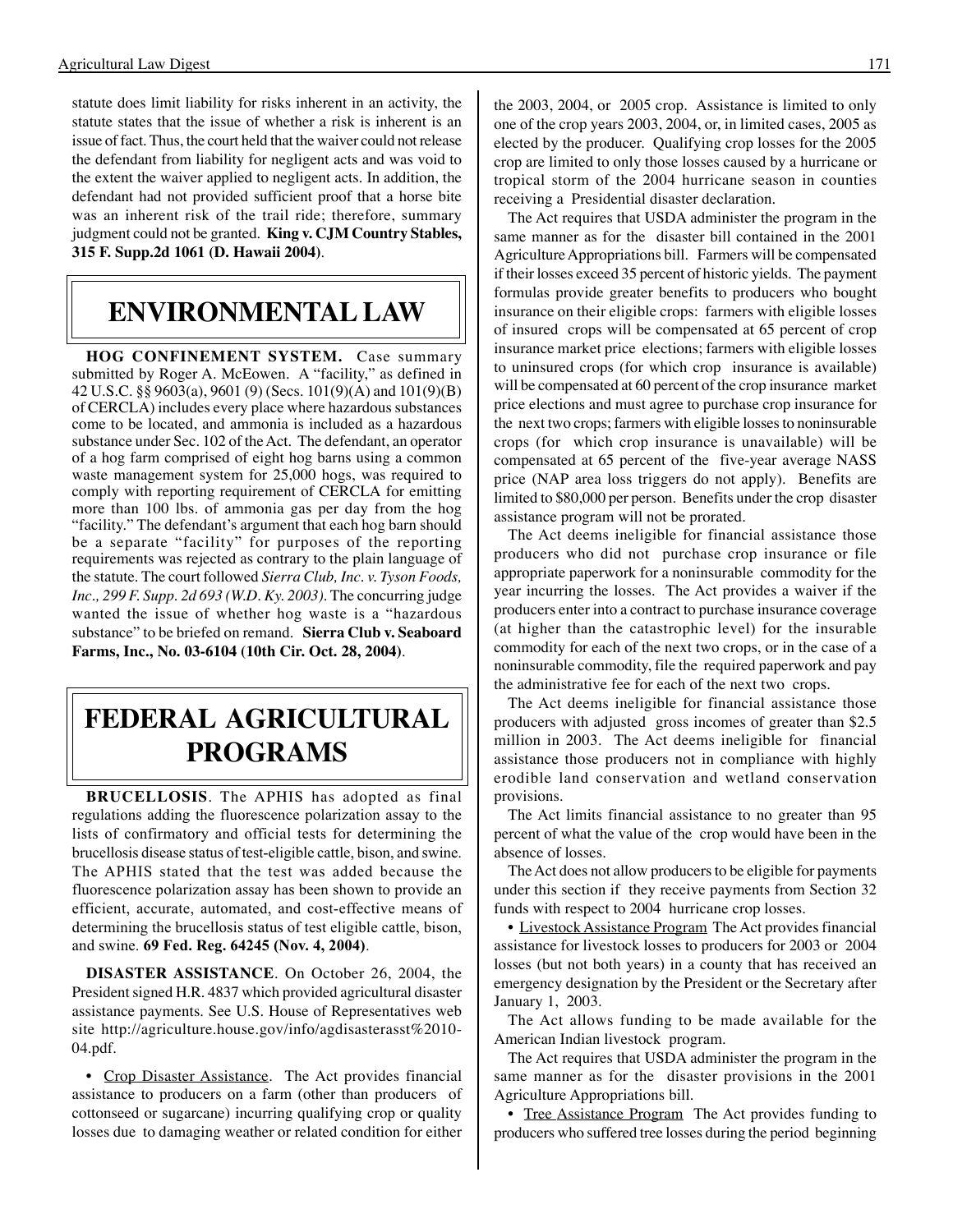on December 1, 2003, through December 31, 2004.

The Act provides an additional \$15 million to eligible forest land owners who produce periodic crops of timber from trees for commercial purposes and who have suffered tree losses during the period beginning on December 1, 2003, through December 31, 2004.

The Act does not allow producers to be eligible for payments under this section if they receive payments from Section 32 funds with respect to 2004 hurricane crop losses.

• Emergency Conservation Program The Act provides \$50 million to provide assistance to participants in the Emergency Conservation Program.

• Commodity Credit Corporation The Act requires the Secretary to use the funds, facilities, and authorities of the Commodity Credit Corporation to carry out this Act.

• Offset The Act caps the Conservation Security Program at \$6,037,000,000 for the period of fiscal years 2005 through 2014. The Conservation Security Program, with an estimated 10-year cost of approximately \$9 billion prior to the limitation under this bill, remains the third largest conservation program provided by the U.S. Department of Agriculture.

• Emergency Conservation Program The Act provides an additional \$100 million for expenses resulting from natural disasters.

• Emergency Watershed Protection Program The Act provides an additional \$250 million to repair damages to waterways and watersheds resulting from natural disasters.

• Rural Community Advancement Program The Act provides an additional \$68 million to repair damages to water and waste disposal systems and community facilities resulting from natural disasters. The Act provides that \$50 million of this total shall be available for water and waste disposal grants and \$18 million of this total shall be available for community facility direct loans and grants. This additional funding shall only be available for projects in communities affected by hurricanes and tropical storms in calendar year 2003 or 2004.

• Rural Housing Service The Act provides an additional \$5 million in budget authority.

The Act provides an additional \$13 million for Rural Housing Assistance Grants for damages resulting from natural disasters, of which \$8 million shall be for grants and contracts for very low-income housing repair, and of which \$5 million shall be for domestic farm labor housing grants and contracts. Funding and contracts are available for projects in communities affected by hurricanes and tropical storms in calendar year 2003 or 2004.

• Sugarcane Assistance The Act provides \$40 million for sugarcane assistance. \$32.8 million of this total shall be available to make payments to eligible processors in Florida to compensate first processors and producers for crop and other losses that are related to hurricanes, tropical storms, excessive rains, and floods in Florida during calendar year 2004 in counties receiving a Presidential disaster declaration in 2004 due to hurricanes. Payments are to be calculated and paid on the basis of losses on 40 acre harvesting units and on the same terms and conditions as the payments made under section 207 of the Agricultural Assistance Act of 2003. \$7.2 million of this total shall be provided to Hawaii for assistance to an agricultural transportation

cooperative in Hawaii.

• Dairy Assistance The Act provides \$10 million to make payments to dairy producers for dairy production losses and dairy spoilage losses in counties receiving a Presidential disaster declaration in 2004 due to hurricanes.

• Cottonseed Assistance The Act provides \$10 million in assistance to producers and first handlers of the 2004 crop of cottonseed located in counties receiving a Presidential disaster declaration in 2004 due to hurricanes.

• Rural Community Advancement Program The Act designates Burlington and Camden Counties in New Jersey to be rural areas during fiscal year 2005, and designates the communities in these counties to be rural areas during fiscal year 2005 for purposes of the direct and guaranteed loan programs.

• Emergency Watershed Protection The Act requires the Secretary to provide financial and technical assistance to repair and, if necessary, replace Hope Mills Dam, in Cumberland County, North Carolina.

• Private Forest Landowner Assistance The Act provides \$10 million to provide assistance to eligible private forest landowners owning not more than 5,000 acres of forest crop in counties receiving a Presidential disaster declaration as a result of hurricane, tropical storm, or related events for the purposes of debris removal, replanting of timber, and other such purposes.

• Pecan Assistance The Act provides \$8.5 million to provide assistance under the Tree Assistance Program for pecan producers who suffered tree loss or damage due to damaging weather related to any hurricane or tropical storm of the 2004 hurricane season in counties receiving a Presidential disaster declaration.

• Section 32 The Act provides \$90 million to Section 32 to make payments with respect to 2004 hurricane losses.

• Administrative Expenses The Act provides \$4 million for administrative expenses to the Farm Service Agency.

## **FEDERAL ESTATE AND GIFT TAXATION**

**IRA**. Decedent's gross estate included an IRA. After the payment of all debts and expenses, the decedent's estate did not contain sufficient cash to pay the estate tax and distributions from the IRA were made to the decedent's estate to obtain the necessary cash to pay the estate taxes. The estate treated the IRA distribution as income in respect of decedent under I.R.C. § 691(a) and, therefore, reported the distribution as income on the estate's income tax return. In addition, on its income tax return, the estate claimed a deduction under I.R.C. § 691(c) for estate taxes attributable to the IRA distribution. The Section 691(c) deduction claimed was less than the amount of income taxes paid by the estate for the income reported with respect to the IRA distribution. On the decedent's estate tax return, the estate deducted the amount that the income taxes exceeded the deduction, taking the position that the excess amount was either a claim against the decedent's estate, or an administrative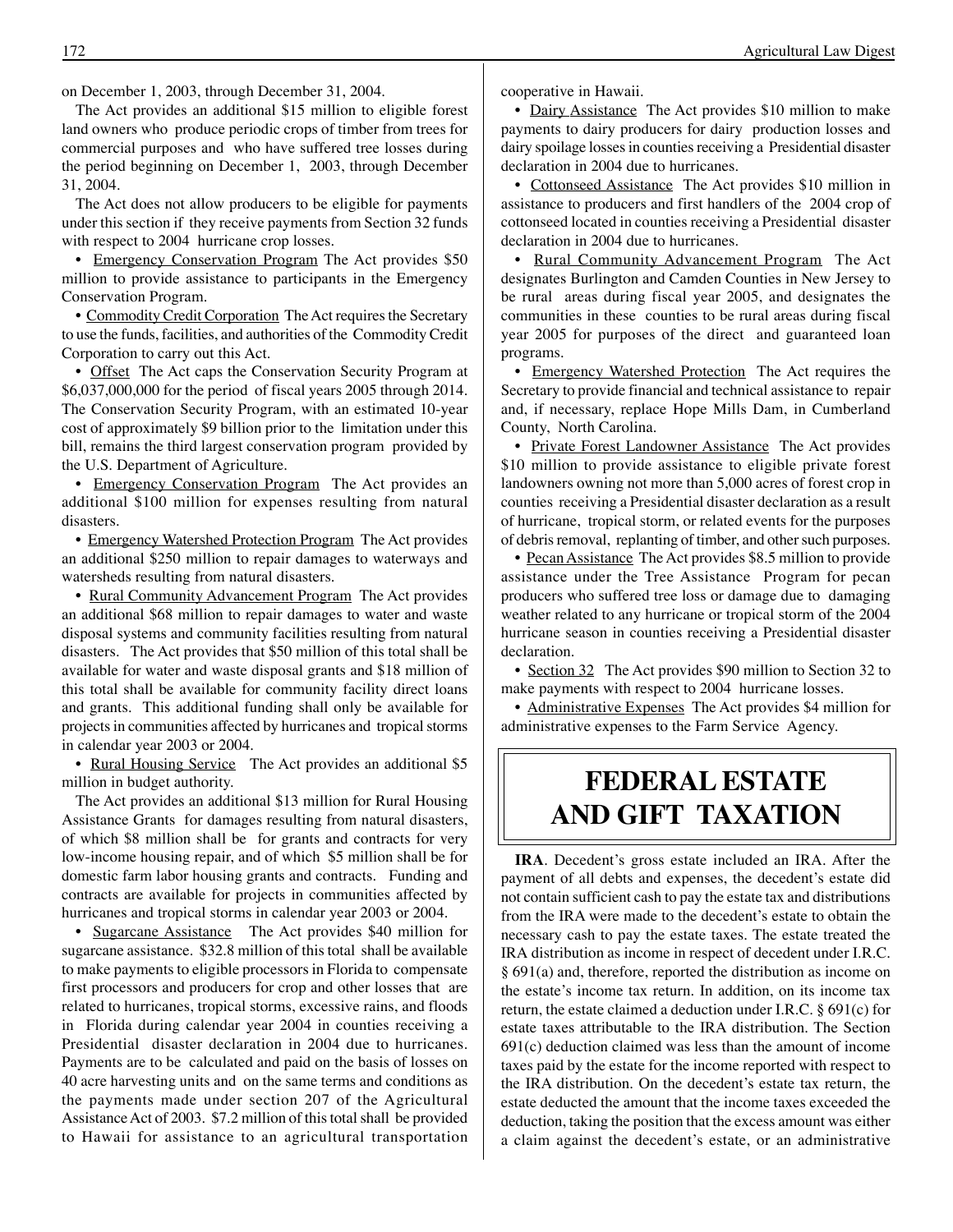expense of selling property of the estate in order to pay the estate taxes under I.R.C. § 2053(a). The IRS ruled that the income taxes paid on post-death income were not eligible for a deduction as administrative expenses. **T.A.M. 200444021, June 21, 2004**.

**MARITAL DEDUCTION**. The decedent and surviving spouse had created two trusts which had the surviving spouse as remainder beneficiary. Under the first trust, the surviving spouse had the discretionary power to direct that trust income be paid to the decedent's heirs and the trust provided for a guardian to receive the surviving spouse's income. The IRS ruled that these provisions did not make the trust ineligible for the marital deduction. The second trust provided that the income paid to the surviving spouse was to be paid or accumulated at the discretion of the trustees. The IRS ruled that this trust was not eligible for the marital deduction because the surviving spouse was not fully entitled to all income. **T.A.M. 200444023, May 4, 2004**.

The decedent's estate created two trusts, a credit shelter trust and a marital trust, both with the surviving spouse as sole income beneficiary. The first trust was to be funded with as much property as would pass without federal estate tax liability, with the remainder to pass to the second trust. The estate elected QTIP deductions for both trusts. At the death of the surviving spouse, the decedent's estate discovered that the QTIP election had not been necessary to reduce the federal estate tax and sought a declaration that the election could be voided as not necessary. The IRS ruled that the election could be disregarded for purposes of including the trust property in the surviving spouse's estate. The IRS also granted the decedent's estate an extension of time to split the marital trust into two trusts and to make a reverse-QTIP election as to one of the split trusts. **Ltr. Rul. 200443027, July 7, 2004**.

### **FEDERAL INCOME TAXATION**

#### **AMERICAN JOBS CREATION ACT OF 2004, PUB. L. NO. 108-357: ADDITIONAL DISCUSSIONS. by Neil E. Harl**

**Livestock sold because of weather-related conditions**. The Act extends from two years to four years the period for reinvestment of the proceeds from sale of livestock held for draft, dairy or breeding purposes because of weather-related conditions if the area has been designated as eligible for assistance by the federal government. It appears that the requirement of federal designation applies only to reinvestment beyond the two-year period. **Act Sec. 311(b), amending I.R.C. § 1033(e)(2)(A)**. The Secretary is given authority to extend, on a regional basis, the period for replacement if the weatherrelated conditions continue for more than three years. **Act Sec. 311(b), amending I.R.C. § 1033(e)(2)(B).** The Act also expands the provision on sale because of environmental

contamination (I.R.C.  $\S$  1033(f)) to apply also to sale of eligible livestock because of weather-related conditions where it is not feasible for the taxpayer to reinvest the proceeds in property similar or related in use. The proceeds can be reinvested in "other property…used for farming purposes…" except for investment in real property which is reserved for soil contamination or other environmental contamination. This provision is limited to twoyear reinvestment, not four. **Act Sec. 311(a), amending I.R.C. § 1033(f), I.R.C. § 1033(a)(2)(B)(i).** The Act amends the provision applicable to the one-year deferral for sale or exchange of livestock because of weather-related conditions to state that an election is valid if made during the replacement period for livestock under I.R.C. § 1033(e) if I.R.C. § 1033(e) applies to a sale or exchange of livestock. That means the election can be made within the four-year period. **Act Sec. 311(c), amending I.R.C. § 451(e).** The various amendments in Act Sec. 311 apply to any taxable year with respect to which the due date (without regard to extensions) for the return is after December 31, 2002. **Act Sec. 311(d).** 

**Start-up expenses and organizational expenditures**. For amounts paid or incurred after October 22, 2004, after October 22, 2004, a taxpayer is allowed to elect to deduct up to \$5,000 of start-up expenses and \$5,000 of organizational expenditures in the taxable year the trade or business begins. **I.R.C. §§ 195(b)(1), 248(a).** Each \$5,000 is reduced (but not below zero) by the amount the cumulative cost of start-up or organizational expenses exceed \$50,000, respectively. **I.R.C. §§ 195(b)(1)(A)(ii), 248(a)(1)(B).**  Excess start-up and organizational expenditures are amortized over 15 years. **I.R.C. §§ 195(b)(1)(B), 248(a)(2).** The amendments eliminate 60-month amortization for both start-up expenses and organizational expenditures. **Act Sec. 902, amending I.R.C. §§ 195, 248.** 

**Attorneys fees and costs in lawsuits and settlements involving discrimination in employment or enforcement of civil rights.** For fees and costs paid after October 22, 2004, with respect to a judgment or settlement occurring after that date, AJCA of 2004 provides for a deduction for attorneys fees and other costs associated with discrimination in employment or enforcement of civil rights. **Act Sec. 703, amending I.R.C. § 62(a)(19).** 

**CAPITAL ASSETS**. The taxpayer had won a state lottery and received annual payments for five years before assigning the annual payments to a third party in exchange for a lump sum payment. The taxpayer reported the assignment as a sale of a capital asset with a tax basis of zero. The court, consistent with several prior cases, held that the lottery payments were not capital assets because their was no underlying investment by the taxpayer. **Watkins v. Comm'r, T.C. Memo. 2004-244**.

#### **CORPORATIONS**.

DISTRIBUTIONS TO SHAREHOLDERS. The taxpayer corporation operated a manufacturing business. The taxpayer distributed real estate and improvements, inventory, additional operating capital, accounts receivable, and accounts payable associated with each of its plants to several new limited partnerships. The taxpayer did not contribute the rolling stock, administrative assets, and administrative staff associated with its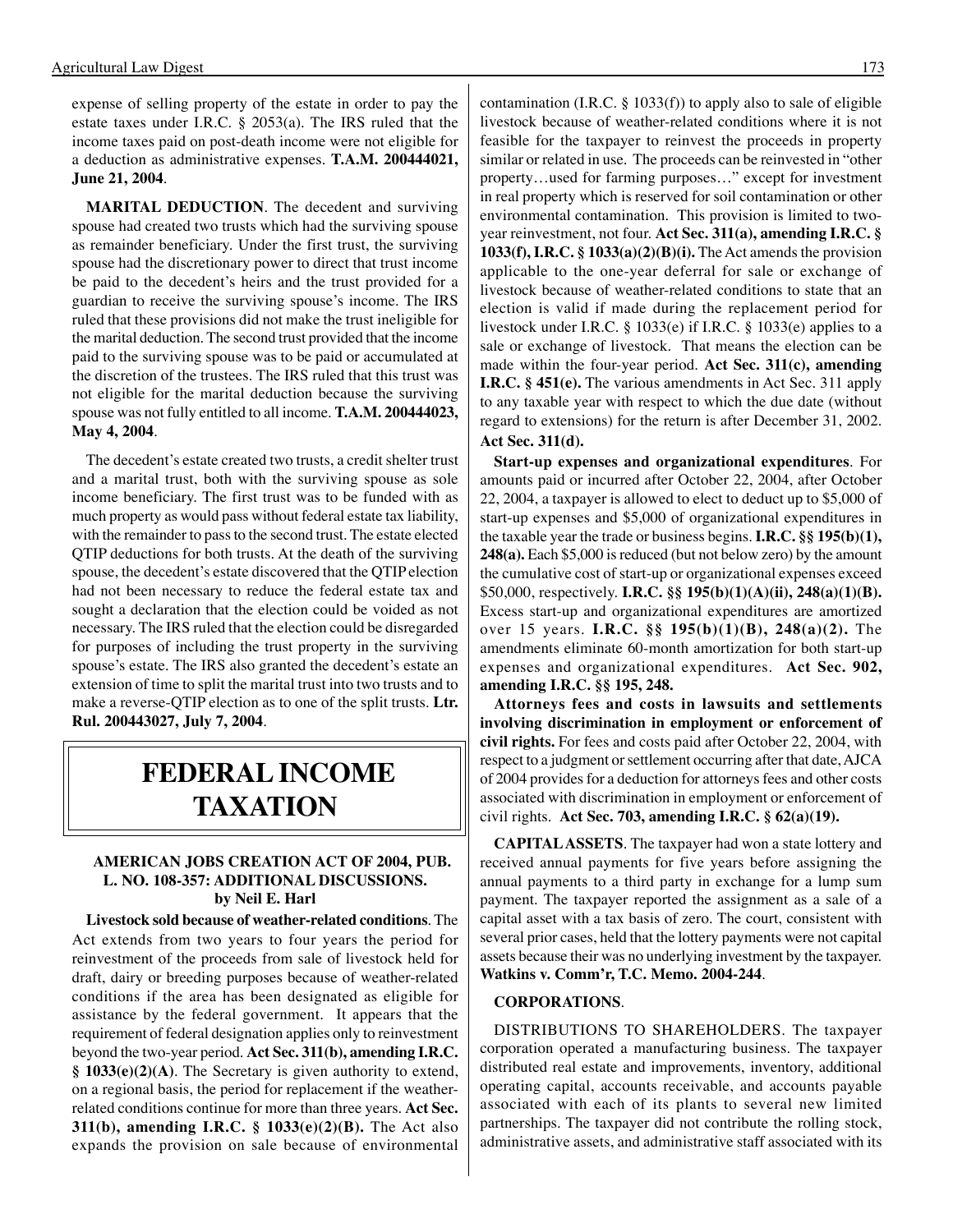plants. The taxpayer then distributed limited partnership interests to its shareholders. The taxpayer argued that the taxpayer would recognize gain on the distribution based on the value of the partnership interests transferred to the shareholders, discounted for lack of marketability and minority interest. The IRS ruled that, for purposes of I.R.C. § 311(b), the property to be valued was the actual business assets transferred to the limited partnerships because the taxpayer distributed something (assets) different than what its shareholders received (partnership interests). Therefore, I.R.C. § 311(b) required the taxpayer to recognize gain on the appreciation of the assets it transferred, not on the value of the partnership interests distributed. **T.A.M. 200443032, July 13, 2004**.

**COURT AWARDS AND SETTLEMENTS**. The taxpayer was employed as an attorney with a law firm and received biweekly compensation. The law firm asked the taxpayer to resign and the firm and taxpayer entered into resignation negotiations. The resignation agreement provided for biweekly or lump sum severance pay and some opportunity to use an office for a job search. The agreement contained a waiver and release of all legal and equitable claims against the firm. The firm withheld FICA and other employment taxes from the payments. The taxpayer argued that a portion of the payments were excludible from income as payments for physical injuries or sickness. The court held that, under the clear terms of the resignation agreement, the payments were in the form of severance payments and were not for any claims for physical injury or sickness. **Ndirika v. Comm'r, T.C. Memo. 2004- 250**.

**DISASTER LOSSES**. On October 18, 2004, the President determined that certain areas in Virginia were eligible for assistance under the Disaster Relief and Emergency Assistance Act (42 USC 5121) as a result of severe storms and flooding which began on September 27, 2004. **FEMA-1570-DR**. Accordingly, taxpayers in the affected areas who sustained losses may deduct them on their 2003 federal income tax returns.

**DISCHARGE OF INDEBTEDNESS**. The IRS has adopted as final regulations relating to the information reporting requirement under I.R.C. § 6050P for cancellation of indebtedness. The proposed regulations reflect the enactment of I.R.C. § 6050P(c)(2)(D) by the Ticket to Work and Work Incentives Improvement Act of 1999 which requires lenders to report discharges of indebtedness. In addition, under the regulations, if an organization that is required to report under Section 6050P (an applicable entity) forms, or avails itself of, some other entity for the principal purpose of holding loans acquired by the applicable entity, then, for purposes of Section 6050P, the entity so formed or availed of is treated as having a significant trade or business of lending money and is subject to the reporting rules. **T.D. 9160, 69 Fed. Reg. 62181 (Oct. 25, 2004)**.

**EARNED INCOME CREDIT**. The taxpayer was an inmate at a federal correctional institution throughout the tax year and earned wages of \$1,600 working for the prison. The taxpayer reported the wages, claimed the standard deduction, and claimed an earned income credit of \$128 which was the basis of a refund claim for \$128. The court noted that I.R.C.  $\S 32(c)(2)(B)$ excluded from the definition of earned income any income received for services performed while a taxpayer was an inmate at a penal institution. The taxpayer argued that the exclusion did not apply because the work was performed outside the prison and was voluntary. The court held that the statute did not distinguish between the location of the work but applied to all income for services while the taxpayer was a prison inmate; therefore, the taxpayer was not eligible for the earned income tax credit. **Rogers v. Comm'r, T.C. Memo. 2004-245**.

**IRA.** The taxpayer had retired from employment and received distributions as part of a series of equal periodic payments from a qualified retirement plan. The taxpayer also received a lump sum distribution in excess of the periodic payments in one tax year and the court held that this excess distribution was subject to the 10 percent additional tax. **Smith v. Comm'r, T.C. Summary Op. 2004-146**.

**INTEREST**. The IRS ruled that interest received with pastdue child support payments is included in gross income because the interest was assessed after and independent of the original child support award. **Ltr. Rul. 200444026, Sept. 22, 2004**.

**LOAN TO QUALIFYING CARE FACILITY**. The IRS has announced the inflation-adjusted amount that a taxpayer 65 years old or older may lend to a qualifying care facility without incurring imputed interest as allowed under I.R.C.  $\S 7872(g)(2)$ . For 2005 the amount is \$158,100. **Rev. Rul. 2004-108, I.R.B. 2004-47**.

**LOW-INCOME HOUSING CREDIT**. Because of the widespread damage to housing caused by Hurricanes Charley, Frances, Ivan, and Jeanne, the IRS has determined that it is appropriate to temporarily suspend certain income limitation requirements under I.R.C. § 42 for qualified low-income housing projects in Florida that are beyond the first year of the credit period under I.R.C.  $\S$  42(f)(1). The suspension will apply to low-income housing projects, approved by the Florida Housing Finance Corporation, in which vacant units are rented to individuals displaced by Hurricane Charley, Frances, Ivan, or Jeanne. **Notice 2004-76, I.R.B. 2004-48**. The IRS is also providing the same relief for certain low-income housing in Ohio, **Notice 2004-75, I.R.B. 2004-48,** and Alabama, **Notice 2004-74, I.R.B. 2004-48.** 

**OFFERS IN COMPROMISE**. The IRS has issued a warning to taxpayers to beware of tax practitioners who encourage the use of an offer in compromise as a way to settle tax claims for "pennies on the dollar." The IRS's warning targets the actions of "unscrupulous promoters" who charge excessive fees when there is no chance that the taxpayer will qualify for the offer in compromise. Although the IRS has the authority to settle tax claims for less than their full amount, an offer in compromise may be considered only after other options, such as an installment agreement, are considered. The IRS suggests that taxpayers who are potential candidates for an offer in compromise contact state and local tax professional associations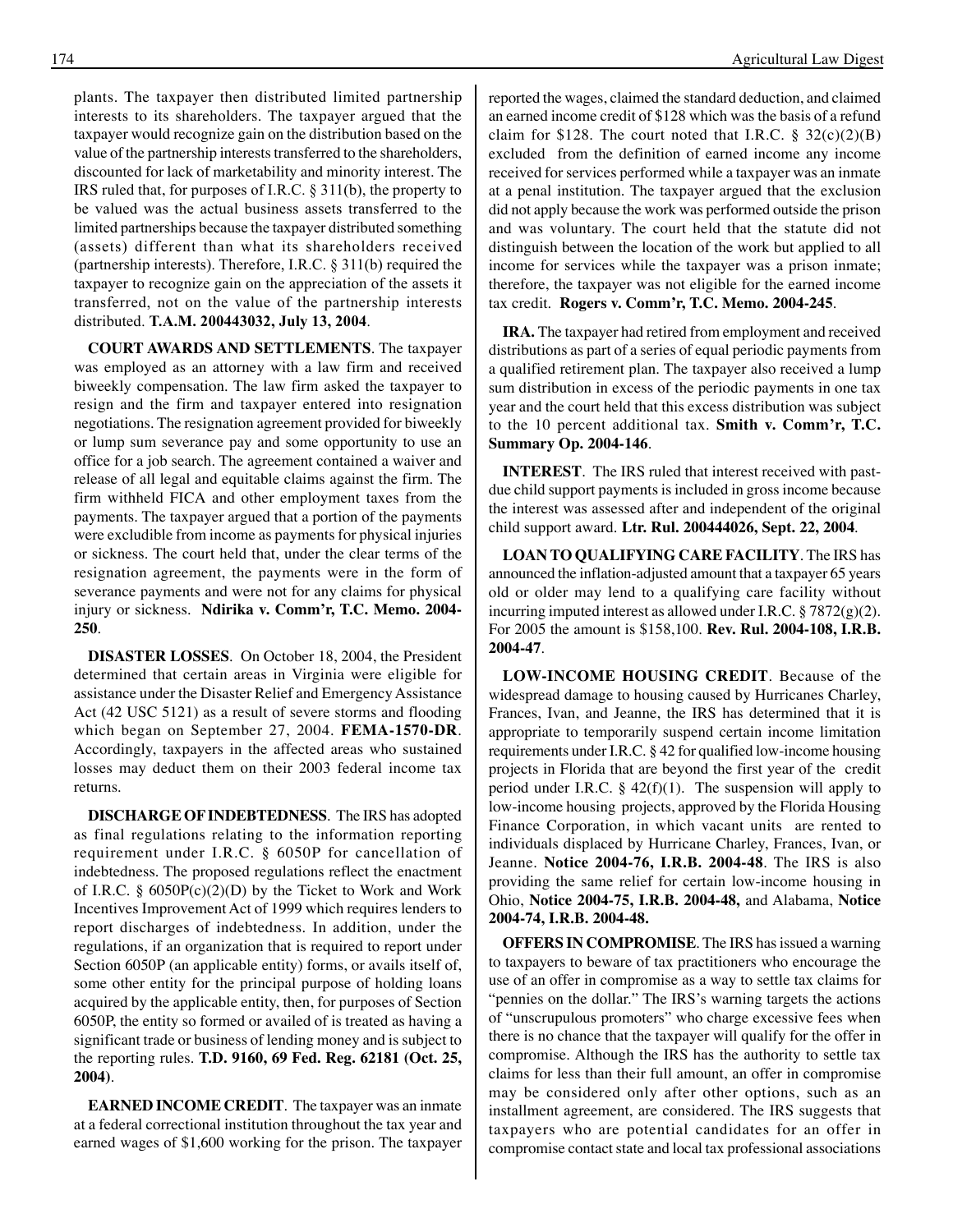#### Agricultural Law Digest 175

to find enrolled agents, CPAs or attorneys to help them prepare and submit an offer in compromise. The IRS also notes that in some cases the \$150 application fee for an offer in compromise may be waived. Taxpayers who have explored other options can also use the checklist in the Form 656 package to determine if they qualify for an offer in compromise. Additional information on payment and collection can be found on the IRS's web site at www.irs.gov, in IRS Publication 594, "The IRS Collection Process," and in Form 9465, "Installment Agreement Request." **IR-2004-130.** 

**QUALIFIED DEBT INSTRUMENTS**. The IRS has announced the 2005 inflation adjusted amounts of debt instruments which qualify for the interest rate limitations under I.R.C. §§ 483 and 1274:

| Year of Sale | 1274A(b)    | 1274A(c)(2)(A) |
|--------------|-------------|----------------|
| or Exchange  | Amount      | Amount         |
| 2005         | \$4,483,000 | \$3,202,100    |

The \$4,483,000 figure is the dividing line for 2005 below which (in terms of seller financing) the minimum interest rate is the lesser of 9 percent or the Applicable Federal Rate. Where the amount of seller financing exceeds the \$4,483,000 figure, the imputed rate is 100 percent of the AFR except in cases of saleleaseback transactions, where the imputed rate is 110 percent of AFR. If the amount of seller financing is \$3,202,100 or less (for 2005), both parties may elect to account for the interest under the cash method of accounting. **Rev. Rul. 2004-107, I.R.B. 2004-47**.

**REFUNDS**. In a Chief Counsel Advice letter, the IRS has ruled that a hand-delivered Letter 569 informing a taxpayer that a refund claim has been disallowed does not commence the two-year period of limitations for bringing a refund suit under I.R.C. § 6532. The IRS noted that the letter does not contain information about appeal rights. The IRS also noted that a taxpayer and IRS may still agree to waive the notice requirements and extend the period of limitations by a mutual agreement which specifically mentions the notice requirements. **CCA Ltr. Rul. 200444019, June 24, 2004**.

**RETURNS**. The IRS has issued Form 1040, Schedule SE (2004), Self-Employment Tax, and instructions; Form 4835 (2004), Farm Rental Income and Expenses; Form 6198 (2004), At-Risk Limitations; Form 8027 (2004), Employer's Annual Information Return of Tip Income and Allocated Tips; Form 8027-T (2004), Transmittal of Employer's Annual Information Return of Tip Income and Allocated Tips; Form 8878 (2004), IRS e-file Signature Authorization for Application for Extension of Time To File; Form 8879 (2004), IRS e-file Signature Authorization; and Form 8880 (2004), Credit for Qualified Retirement Savings Contributions. The IRS has also issued revised Publication 225, Farmers' Tax Guide and revised Publication 575, Pension and Annuity Income. The forms are available on the IRS web site, www.irs.gov/formspubs/ index.html, in the Forms & Pubs section. The documents are available at no charge and can be obtained (1) by calling the IRS's toll-free telephone number, 1-800-TAX-FORM (1-800 829-3676); (2) through FedWorld on the Internet; or (3) by directly accessing the Internal Revenue Information Services bulletin board at (703) 321-8020.

### **NEGLIGENCE**

**HOG CONFINEMENT SYSTEM.** The plaintiff purchased the mineral rights, primarily for oil, for several thousand acres in Illinois. The preliminary testing showed the oil to be saleable; however, when the oil was extracted, the oil was found to have been contaminated with bacteria from animal wastes. The contamination affected the oil in the ground and the oil equipment used by the plaintiff, making everything unusable. The plaintiff sued for negligence and negligence per se the hog confinement farms, the designers and builders of the confinement systems and the professional consultants for the confinement systems. The negligence per se claim was based on the leaking waste being a violation of the state environmental law. The court held that a claim for negligence per se could not be based on the violation of the environmental law because the law did not impose strict liability on violators. The court held that the claim of negligence was allowed because the plaintiff alleged a duty of ordinary care to not contaminate the plaintiff's property, the mineral rights. **Test Drilling Service Co. v. The Hanor Co., 322 F. Supp.2d 957 (C.D. Ill. 2003)**.

### **STATE TAXATION**

**AGRICULTURAL USE.** The taxpayer was an Indian nation which owned 32,000 acres which had been taxed as agricultural use property. The county assessor changed the status of the property to residential and nonagricultural and increased the assessment by almost 10 times. At issue was the classification of 27,000 of those acres. Of the disputed acres, 6,700 were used to pasture a private elk herd which had been in existence for over 40 years. The elk were closely managed and were harvested through organized hunts sold to the public. The remaining acres were managed to assist in the care of the elk herd. The county argued that the 27,000 acres were used primarily for the care and harvest of the elk herd and, because elk were not livestock, the 27,000 acres were not used for agricultural purposes. The court noted that N.M. Code § 7-36 20(B) defined livestock to include "cattle, buffalo, horses . . . and other domestic animals useful to man." The court reasoned that elk were just as useful to man as buffalo and cattle and, therefore, were livestock under the statute. The court held that, because the raising of livestock was clearly an agricultural use, the tribal lands were eligible for agricultural use valuation. **Jicarilla Apache Nation v. Rodarte, 92 P.3d 642 (N.M. 2004)**.

### **CITATION UPDATES**

**Ronald Moran Cadillac, Inc. v. United States, 2004-2 U.S. Tax Cas. (CCH) (9th Cir. 2004)** (interest deduction for loans to shareholders) see p. 116 *supra*.